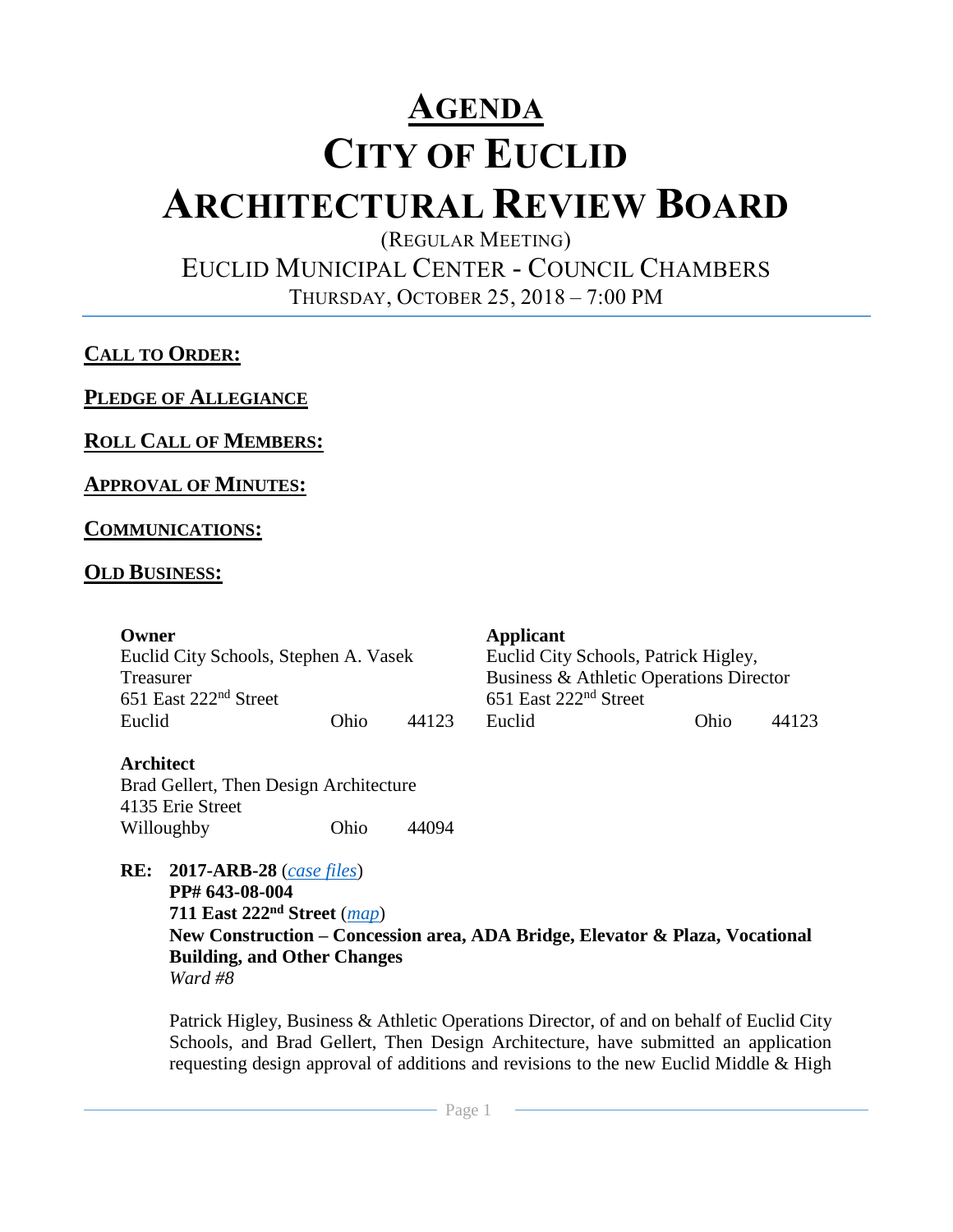School, plaza area and Vocational Building located at 711 East 222<sup>nd</sup> Street, a CI-Campus-Institutional Use District. One motion requested.

1. A motion to grant approval of the additions and revisions to the new Euclid Middle & High School, plaza area and Vocational Building located on PP# 643-08-004

### **NEW BUSINESS:**

| Applicant                                    |                                         |  |  |
|----------------------------------------------|-----------------------------------------|--|--|
| Seefried Industrial Properties               |                                         |  |  |
| Will Garner, VP, SunTrust Robinson, Humphrey | James Condon, Chief Development Officer |  |  |
|                                              | 3333 Riverwood Parkway, Suite 200       |  |  |
| Georgia 30339<br>Georgia 30326<br>Atlanta    |                                         |  |  |
|                                              |                                         |  |  |
| Chris Wostbrook DE Langen Engineering        |                                         |  |  |

| Chris Westbrook, PE, Langan Engineering |      |       |
|-----------------------------------------|------|-------|
| 6000 Lombardo Center, Suite 210         |      |       |
| Cleveland                               | Ohio | 44131 |

**RE: 2018-ARB-18** (*[case files](http://www.cityofeuclid.com/uploads/ARB_Projects/Bark/Amazon_Euclid_Sound_Wall_Submission_Doc_01_10.1.18.pdf)*) **PP# 648-03-008 1155 Babbitt Road** (*[map](https://goo.gl/maps/w3mcXGSg5R62)*) **Variance**

*Ward #3*

James Condon, Chief Development Officer, Seefried Industrial Properties, on behalf of FC Euclid OH Landlord, LLC, agent for Amazon, has submitted an application requesting design approval for an approximate 700-foot long, 16-foot tall, concrete sound barrier along a portion of the southern property line of 1155 Babbitt Road – a U6 Industrial and Warehouse District. One motion requested.

1. A motion to approve the design of an approximate 700-foot long, 16-foot tall, concrete sound barrier for PP# 648-03-008

**Owner Applicant** Raymon B. Fogg, President Fogg-Euclid, LLC 981 Keynote Circle, Suite 15 981 Keynote Circle, Suite 15

Mike Merle, Project Manager Ray Fogg Building Methods, Inc. Cleveland Ohio 44131 Cleveland Ohio 44131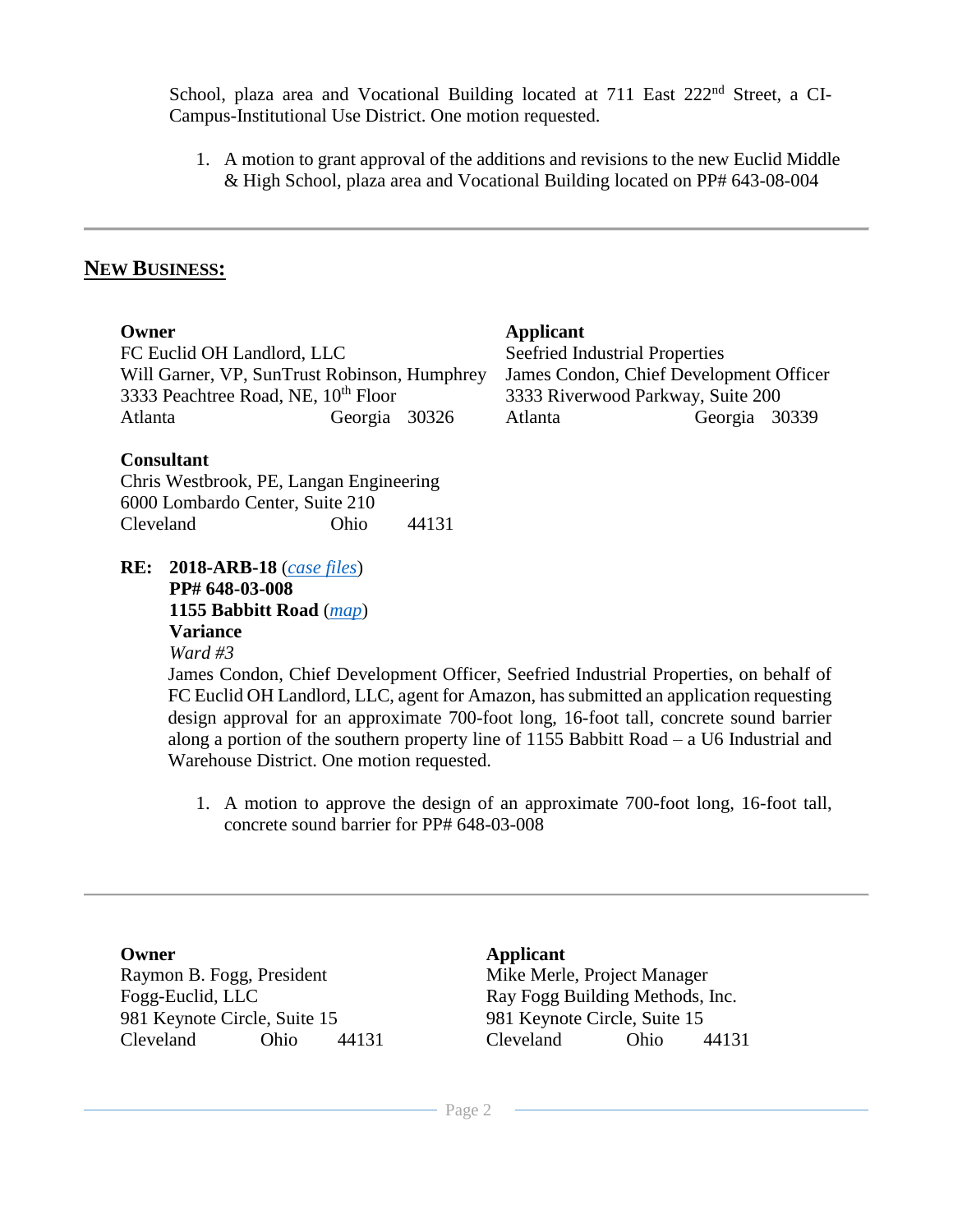#### **RE: 2018-ARB-20** (*[case files](http://www.cityofeuclid.com/uploads/ARB_Projects/Bluestone_IV/Bluestone_4.pdf)*) **PP# 648-08-001 26550 Bluestone Boulevard** (*[map](https://goo.gl/maps/WA23YXAB64A2)*) **New Construction** *Ward #3*

Jake Szaraz, Project Manager, Fogg Building Methods, Inc., has submitted an application requesting design approval to build a new 75,576 square foot manufacturing/warehouse structure and accompanying landscape plan on 5.77 acres located at 26550 Bluestone Boulevard, a U6-Industrial and Manufacturing District. Said project has been review by Staff and will require a setback variance for the monument sign. One motion requested.

1. A motion to approve the design of a new 75,480 square foot manufacturing/warehouse structure and accompanying landscape plan located at PP# 648-08-001

### **Owner/Applicant Consultant**

91 East 209th Street 7976 Mayfield Road, Suite 100

**RE: 2018-ARB-21** (*[case files](http://www.cityofeuclid.com/uploads/ARB_Projects/20751_Edgecliff/20751_Edgecliff.pdf)*) **PP# 642-03-018 20751 Edgecliff Drive** (*[map](https://goo.gl/maps/Et7KYF8KLy72)*) **Residential Addition** *Ward #5*

Geoffrey and Christine Carter Pat Perrino, President, A. Perrino Construction Euclid Ohio 441223 Cleveland Ohio 44026

Geoffrey Carter, has submitted an application requesting design approval for an exterior renovation and addition of a residential structure located at 20751 Edgecliff Drive – a U1- Single Family House District. Said project has been review by staff and meets all zoning requirements. One motion requested.

1. A motion to approve the design of and exterior renovation and addition of a residential structure located on PP# 642-03-018

Ira Krumholz, Costarr I, LLC Chamere Crawford 200 Public Square, Suite 1200 733 Quilliams Road Cleveland Ohio 44114 Cleveland Ohio 44121

**Owner Applicant**

- Page 3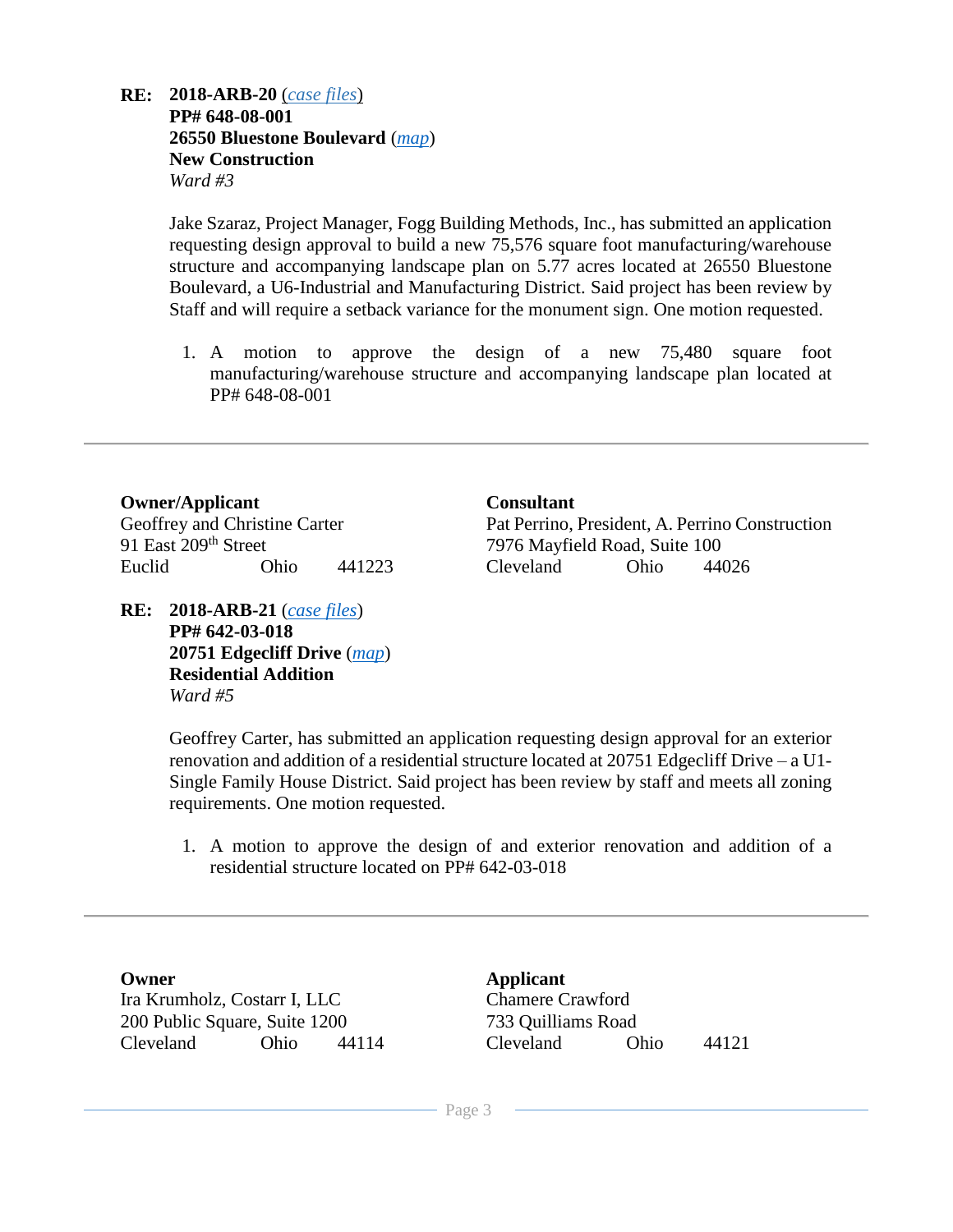#### **Consultant**

Lou Belknap, Agile Signs & Lighting 35280 Lakeland Boulevard Eastlake Ohio 44095

**RE: 2018-ARB-22** (*[case files](http://www.cityofeuclid.com/uploads/ARB_Projects/Mini_Miracles/Mini_Miracles.pdf)*) **PP# 644-28-081 22620 Shore Center Drive** (*[map](https://goo.gl/maps/6KKZwkeMWXU2)*) **Sign – Downtown Overlay District** *Ward #5*

> Lou Belknap, Agile Signs & Lighting, on behalf of Chamere Crawford, tenant, has submitted an application requesting the required approval for the design of a new, approximately 14 square foot, partially internally illuminated channel letter sign on a raceway for a tenant space located at 22620 Shore Center Drive – a U4-Local Retail or Wholesale Store District and part of the downtown Overlay District. Said sign has been reviewed by Staff and meets all Zoning Requirements. One motion requested.

1. A motion to approve the design of a new, approximately 14 square foot, partially internally illuminated channel letter sign on a raceway for a tenant space located on PP# 644-28-081

Ira Krumholz, Costarr I, LLC Chamere Crawford 200 Public Square, Suite 1200 733 Quilliams Road Cleveland Ohio 44114 Cleveland Ohio 44121

#### **Consultant**

Lou Belknap, Agile Signs & Lighting 35280 Lakeland Boulevard Eastlake Ohio 44095

**RE: 2018-ARB-23** (*[case files](http://www.cityofeuclid.com/uploads/ARB_Projects/Mini_Miracles/Mini_Miracles_II.pdf)*) **PP# 644-26-608 22656 Shore Center Drive** (*[map](https://goo.gl/maps/6KKZwkeMWXU2)*) **Sign – Downtown Overlay District** *Ward #5*

**Owner Applicant**

Lou Belknap, Agile Signs & Lighting, on behalf of Chamere Crawford, tenant, has submitted an application requesting the required approval for the design of a new, approximately 27.5 square foot, partially internally illuminated channel letter sign on a raceway for a tenant space located at 22656 Shore Center Drive – a U4-Local Retail or